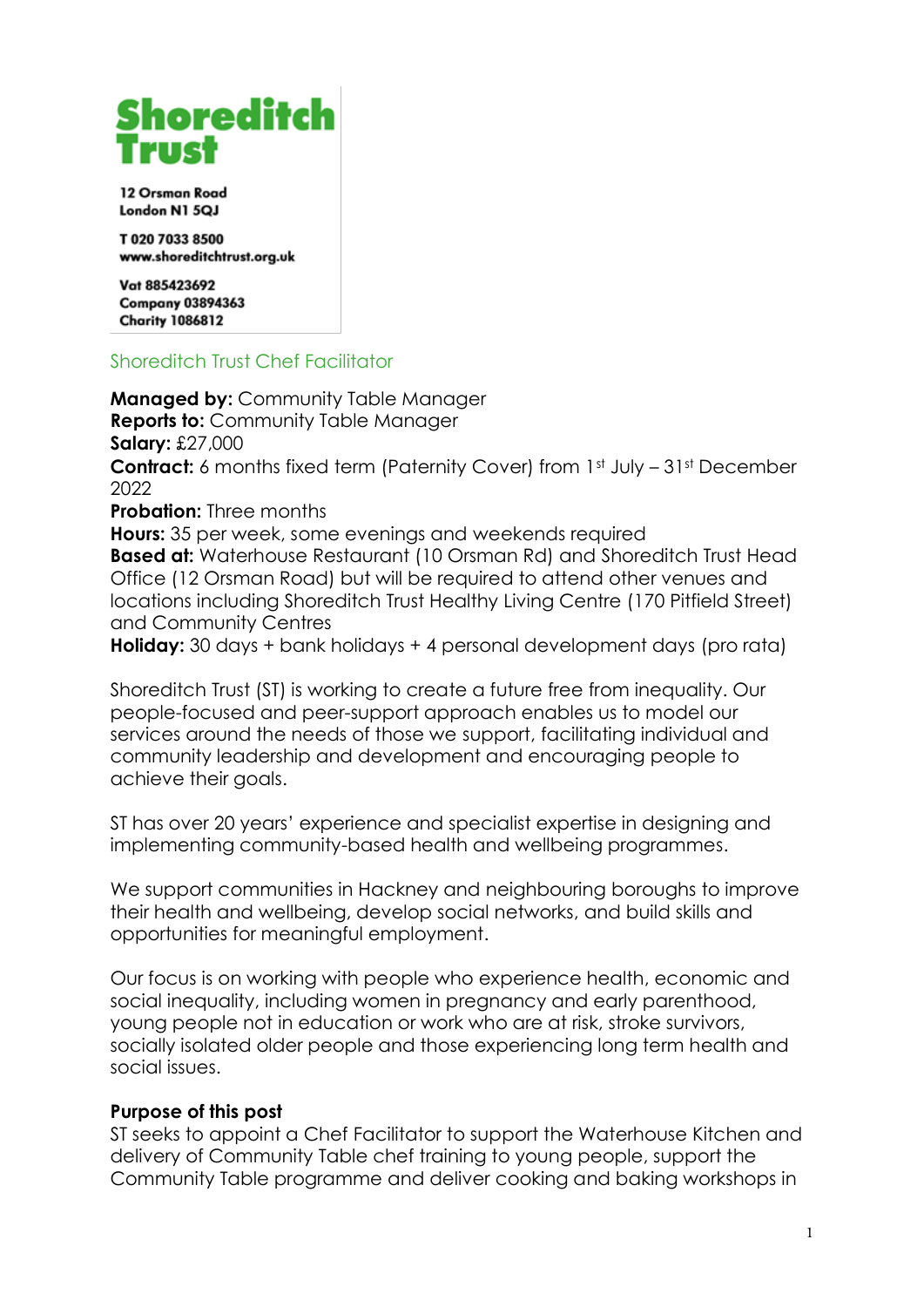Waterhouse, at the Healthy Living Centre and across venues around Hackney.

The role will be based in Waterhouse Restaurant for approximately 3 days per week and across community sites and kitchens 2 days per week.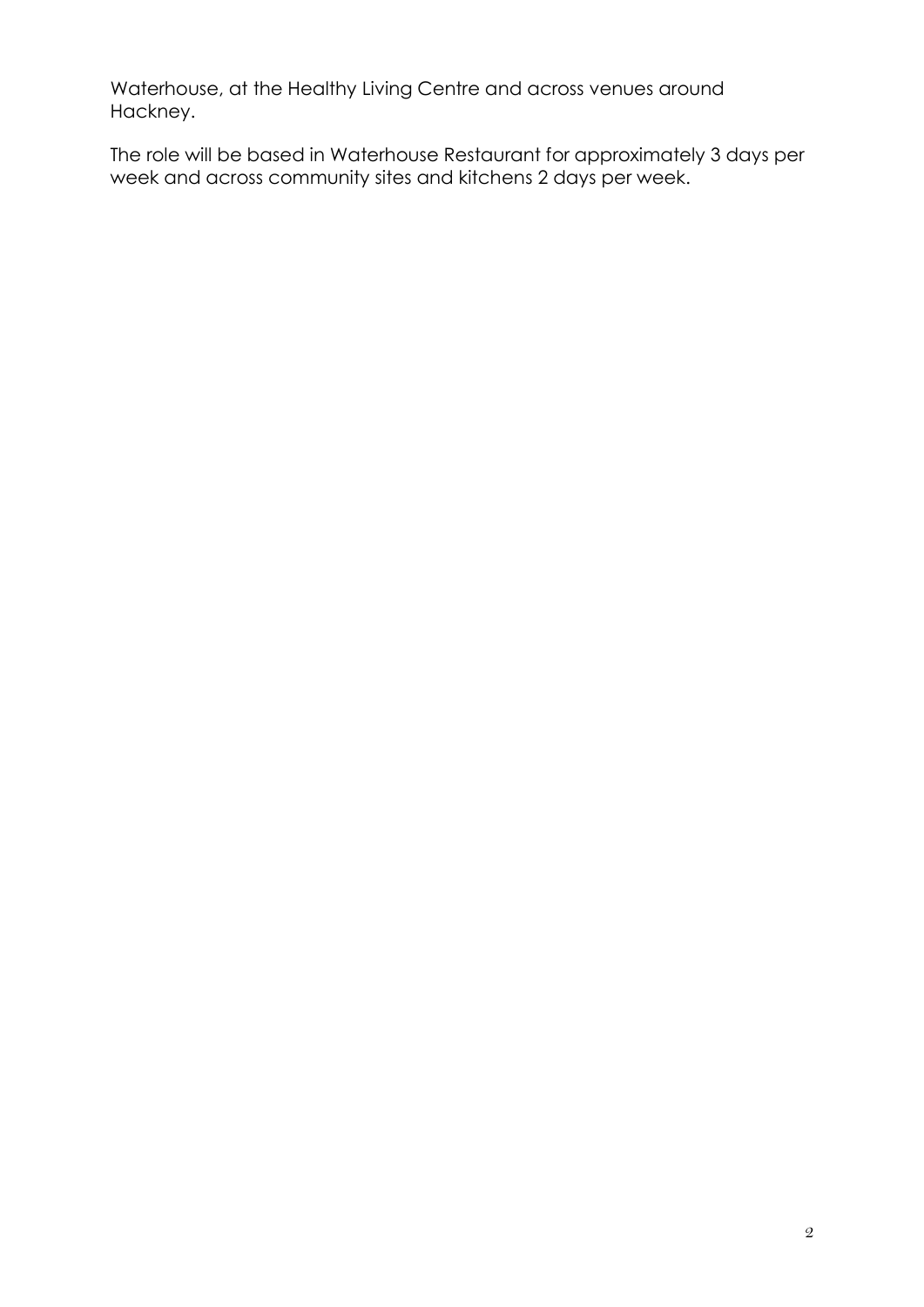## Job Description

The work plan will be focused on four main areas:

- 1. Supporting delivery of Community Table Chef Training
- 2. Trainee management
- 3. Carrying out the day-to-day duties of a Lead Chef
- 4. Planning and delivering community-based cooking sessions
- 5. Health and Safety and Food Hygiene Responsibilities
	- 1. Supporting delivery of Community Table Chef Training:
	- Facilitating Trainee learning;
	- Contributing to Trainee learning/support plans and feeding back on progress;
	- Undertaking necessary and relevant training including supporting other Shoreditch Trust projects in order to develop skills;
	- Undertaking regular Safeguarding training;
	- Being aware of and implementing equality and diversity policy and procedure;
	- Helping to develop and implement the Environmental Policy procedures in Waterhouse.
	- 2. Trainee management:
	- Be the nominated Key Worker for a minimum of 5 trainees per year;
	- Trainee data management on Salesforce database;
	- Carrying out and recording Trainee assessments & outcome measures;
	- Weekly 1-2-1 check-ins during training;
	- Liaising with key stakeholders, referral agents, family or guardians;
	- Supporting trainees with onward employment to programme partners;
	- Participating in monthly clinical supervision.
	- 3. Carrying out the day-to-day duties of a Lead Chef:
	- Carrying out daily opening and closing checks according to rota;
	- Preparing, cooking and presenting dishes to the restaurant's standards;
	- Food ordering and weekly stock-checking;
	- Contributing to annual review of suppliers against ST procurement criteria;
	- Ensuring high standards of food hygiene and health and safety policy;
	- Maintaining the high standards expected in a professional catering environment – a safe and hygienic kitchen environment;
	- Contributing to weekly maintenance checklist according to rota;
	- Processing of purchase invoices through i-Compleat system;
	- Participating in monthly team meetings.
	- 4. Planning and delivering community-based cooking sessions:
	- Planning sessions and contributing to our database of recipes;
	- Supporting and guiding clients through the preparation of recipes;
	- Preparing the kitchen or work space in order to deliver sessions: ensuring the work space is clean, eliminating hazards (e.g., trip hazards), setting out equipment and ingredients;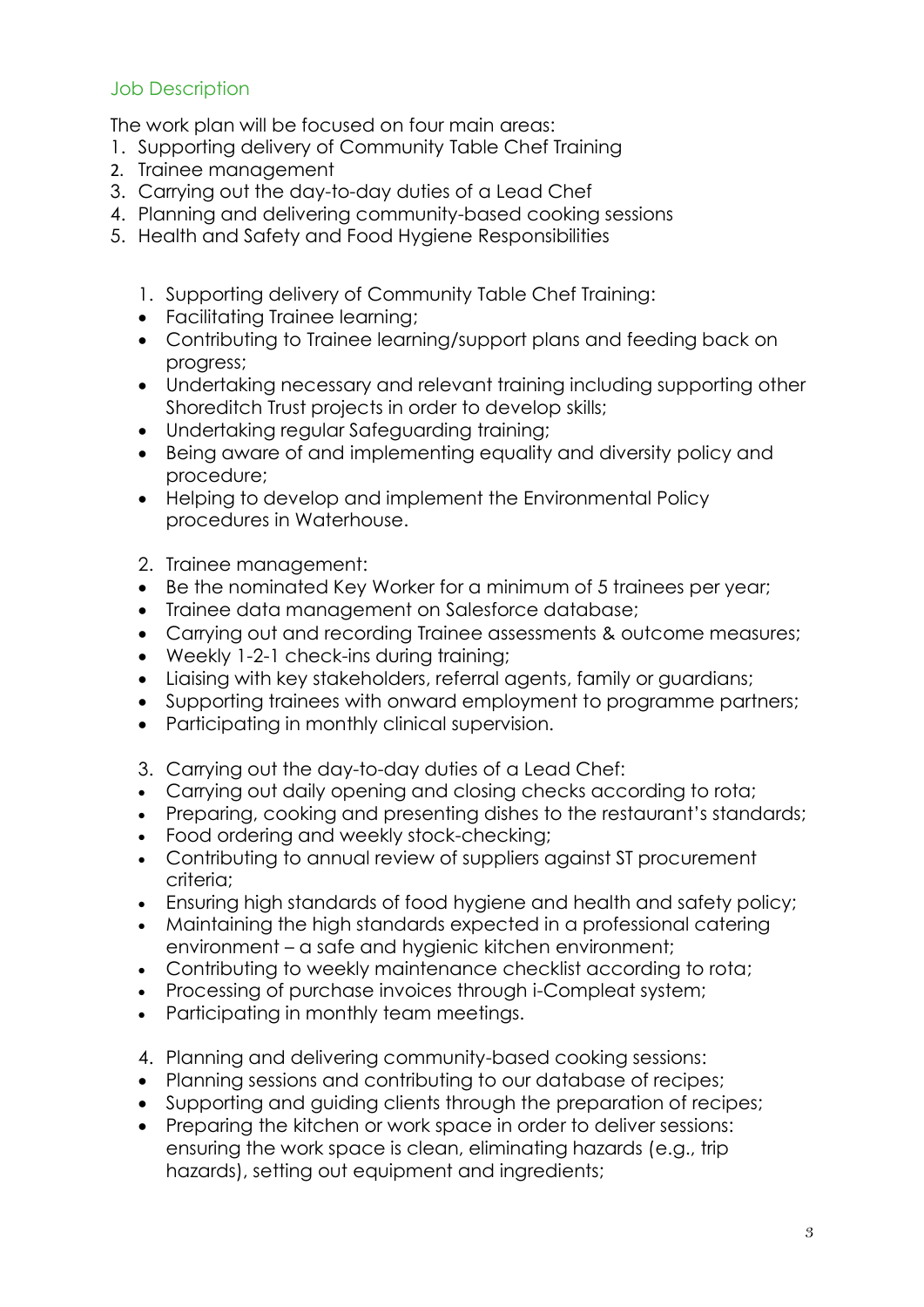- Ensuring the safety of participants in sessions with an emphasis on safe handling of knives and cutting techniques, hygiene and use of the oven and hobs;
- Engaging with participants and members of the public to convey healthy eating information and ensure active participation in the session;
- Implementing and following all health and safety and food safety guidelines.
- Collecting relevant monitoring data in line with the needs of the session and associated project, and inputting into a database, following Shoreditch Trust's policy on GDPR.
- 5. Health and Safety and Food Hygiene Responsibilities:
- Maintain high standards of personal hygiene and hygiene at work as per the Health at Work Act, Food Hygiene (General) regulations, Food Safety Hygiene regulations and according to company policies i.e., Health and Safety and Hygiene;
- Maintain fire and security policies:
- Ensure ASC logs are completed food storage temperature control, retained foods, final cooking temperatures, cleaning schedules etc.;
- Ensure trainees are fully inducted and supervised when using equipment;
- Ensure all accidents and incidents are accurately recorded as per specification in the accident book. Liaise with manager on the compilation of the 'Reporting of an injury or Dangerous Occurrence' and 'Reporting of a case of Disease' (Regulations 1995);
- Ensure all kitchen employees and trainees use protective equipment supplied by the Company;
- Implement any necessary decisions to safeguard the successful running of the Waterhouse kitchen, the Healthy Living Centre kitchen and community kitchens used in the delivery of ST's programmes;
- Comply with and understand the Company handbook and policies;
- Implementing and following all risk assessments, health and safety and food safety guidelines in line with national standards.

## **Job Requirements**

In order to be responsive to the community and to be able to support ST activities, you will need to be flexible, working some evenings and weekends. Hours will be agreed on a mutually beneficial basis in line with planned activities.

## **Person Specifications**

You should have at least 2 years' experience as a catering chef, a Level 3 NVQ Diploma in Professional Cookery, Hospitality and Catering or a similar professional qualification.

You must be able to demonstrate experience of working in a similar or relevant role, and an awareness and appreciation of the need for high levels of customer care and support.

Essential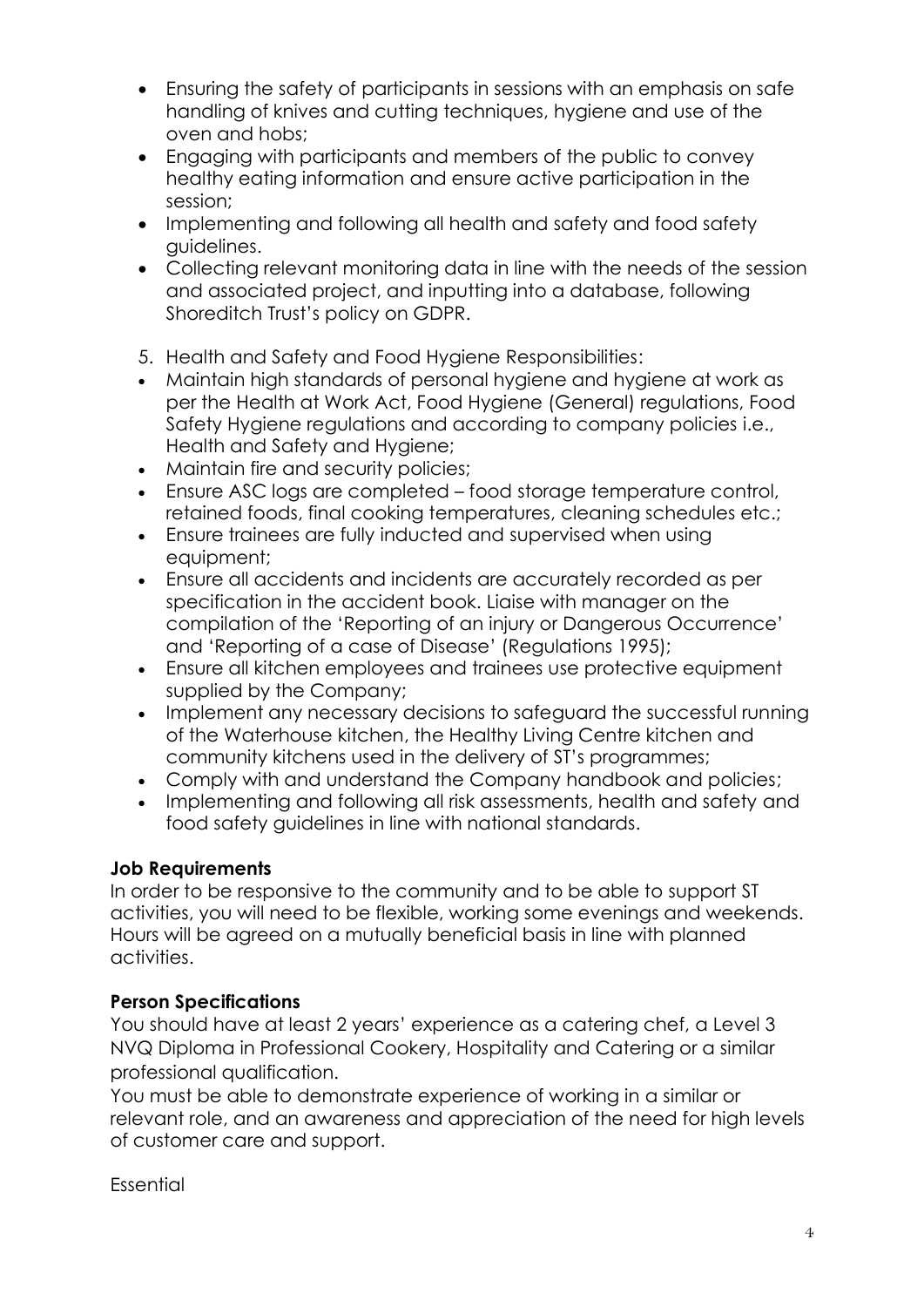• Leading and facilitating group work (ideally cooking groups) with individuals from diverse backgrounds

- Experience working with schools, youth groups, community organisations, vulnerable adults and people with disabilities
- Cooking and preparing food in a busy environment
- Able to be flexible and adaptable in potentially complex or challenging situations.

Desirable

- Baking experience
- Food Safety Level 2
- GCSE English and Maths or equivalent qualification, Grade C or above
- A valid Disclosure and Barring Service check dated within the last 12 months
- Flexible and patient facilitator that can adapt to different learning abilities, environments and conditions
- Skilled communicator, able to inspire, include and train individuals and small groups
- Knowledge of healthy eating principles and a passion for healthy eating
- Good team worker and prepared to be flexible to ensure successful delivery of projects
- Good attention to detail and excellent time-keeping
- IT literate with a strong knowledge of Microsoft 365 including all packages.

## **Shoreditch Trust Values**

Our Values guide everything we do with clients, colleagues, partners & commissioners:

**Equality:** we believe that everyone has the right to lead healthy and fulfilling lives. We support people to recognise opportunities and overcome obstacles to realise their potential.

**Connection:** bringing people together is at the heart of what we do, forging strong and trusting relationships to enrich our work and the lives of our clients.

**Compassion:** we believe everyone should be treated with kindness and respect and recognise that honest and challenging conversations can be as important as encouragement.

**Independence:** we promote independence, enabling people to make informed decisions and take ownership of their own development.

**Flexibility:** we strive to respond flexibly and intelligently to people's needs, understanding that there is no 'one-size-fits-all' when it comes to real lives.